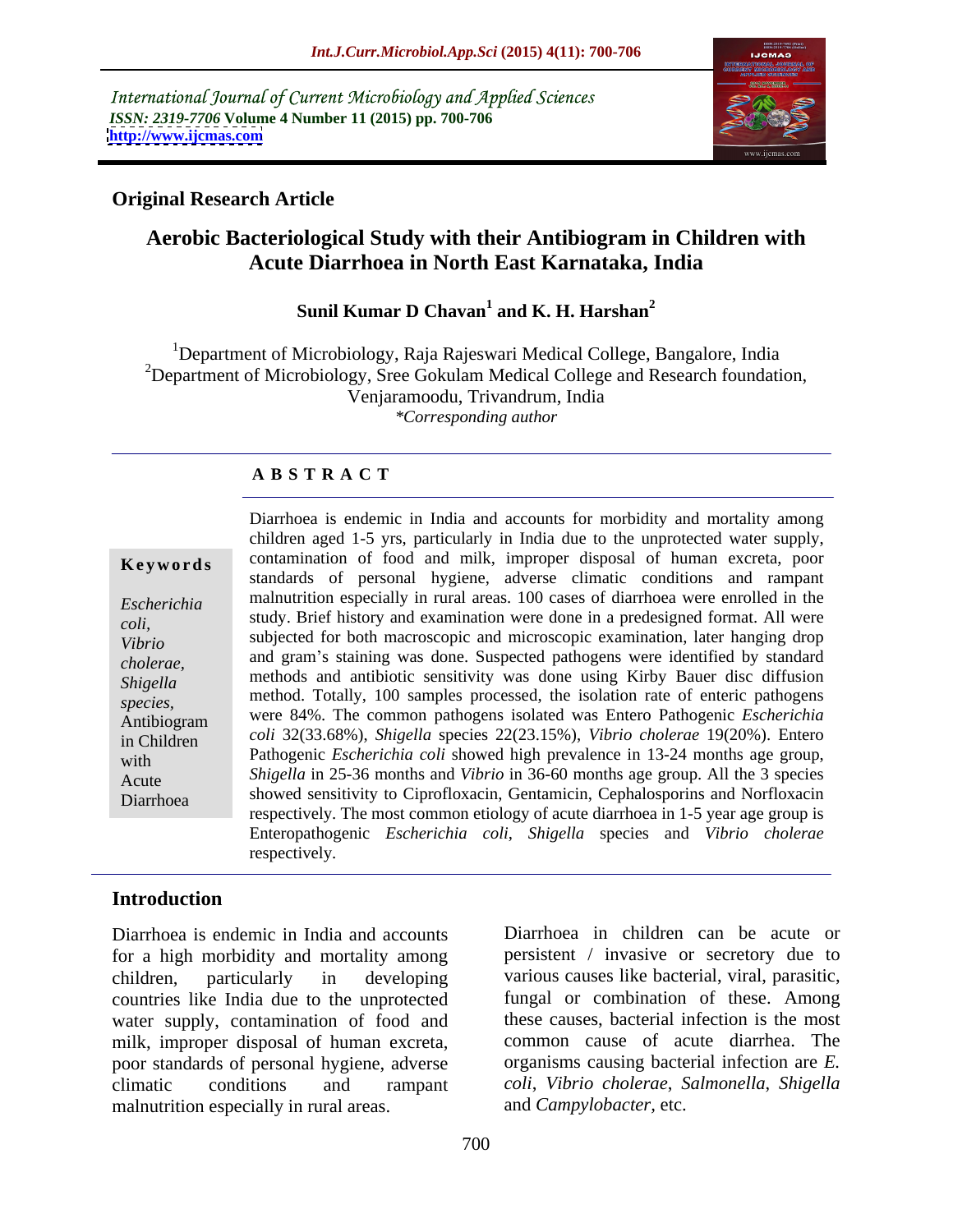followed by *Vibrio cholerae*, *Klebsiella Pseudomonas aeruginosa*, *Campylobacter* and *Proteus mirabilis* in less than 5 yrs age group. The prevalence of *Vibrio cholerae* years and  $31.5\%$  in more than  $5-12$  years

Hence the need for knowing the prevalence of pathogens in children was took up. The prevalence of acute diarrhoeal diseases due ATCC25922, and Pseudomonas ATCC to aerobic bacteria in children aged between 1-5yrs by isolation and identification of pathogenic bacteria from stool samples and **Results and Discussion** to study the antibiotic sensitivity pattern of

The study was conducted at Basaveshwara Hospital, attached to M.R. Medical College, Gulbarga from Jan 2011 to Dec 2011.A total months of age group. Male preponderance of 100 cases of acute diarrhoea, who came was noted. Of 100 cases, 59 were males and for the treatment to the above mentioned hospital were taken up for the study. Children with acute diarrhoea of less than Table 2 shows out of 100 samples received, 72hours duration were included in the study. culture was positive in 95 cases and no Patients on antibiotic therapy during growth was present in 5 cases. Out of the preceding three days and complicated illness total 95 organisms, 36(37.89%) strains of were excluded. Children aged between 1 and *Escherichia coli*, 23(24.2%) strains of 5 years were included in the study. The stool *Shigella*, 19(20%) strains of *Vibrio* and

It was observed that *E. coli* was found in consistency, colour, presence of mucus, 100% of cases, 23% were pathogenic *pneumoniae*, *Proteus morgani*, subjected for plating in Mac Conkey agar, was31.7% and 23.4% occurred in the age alkaline peptone water were used for group of less than two years, 41.4% in 2–5 Salmonella, Shigella and Vibrio and after (Aggarwal *et al.,* 1989). selective media. The colonies were *Shigella* was isolated from 56/634 diarrhoeal biochemical reactions. Special tests were samples (8.8%) of which *S. sonnei* was the done for *Vibrio*, *Salmonella* and *Shigella*. predominant species (55%). Occurrence of Procedures were followed according to *Shigella* was highest in the 2–5 years age standard methods given in practical manual group (70.9%) and highest in summer of medical microbiology (Mackie and (73.2%) with the most frequent clinical McCartney). Serotyping was done for all the manifestation being abdominal pain (67.8%) species isolated with specific antisera. The Ezzat Ollah Ghaemi *et al.* (2007). sensitivity was performed over Mueller study was conducted to find out the *Staphylococcus aureus* ATCC25923, *E. coli* samples were examined macroscopically for blood. Grams stain and hanging drop were done and all the stools samples were xylose lysine deoxycholate agar thiosulphate citrate bile sucrose agar. Enrichment media's like selenite F broth and 6hrs of incubation it was subcultured into subjected to Gram's stain, hanging drop, Hinton agar plates by disc diffusion method recommended by Kirby - Bauer. Sensitivity was performed using control strains of ATCC25922, and *Pseudomonas* ATCC 27853.

# **Results and Discussion**

the isolates. A total of 100 stool samples were processed **Materials and Method** bacterial pathogens. during the study period of one year for bacterial pathogens.

> Table 1 shows that the highest number of cases was encountered between 13-24 41 females. Male: female ratio-1.43:1.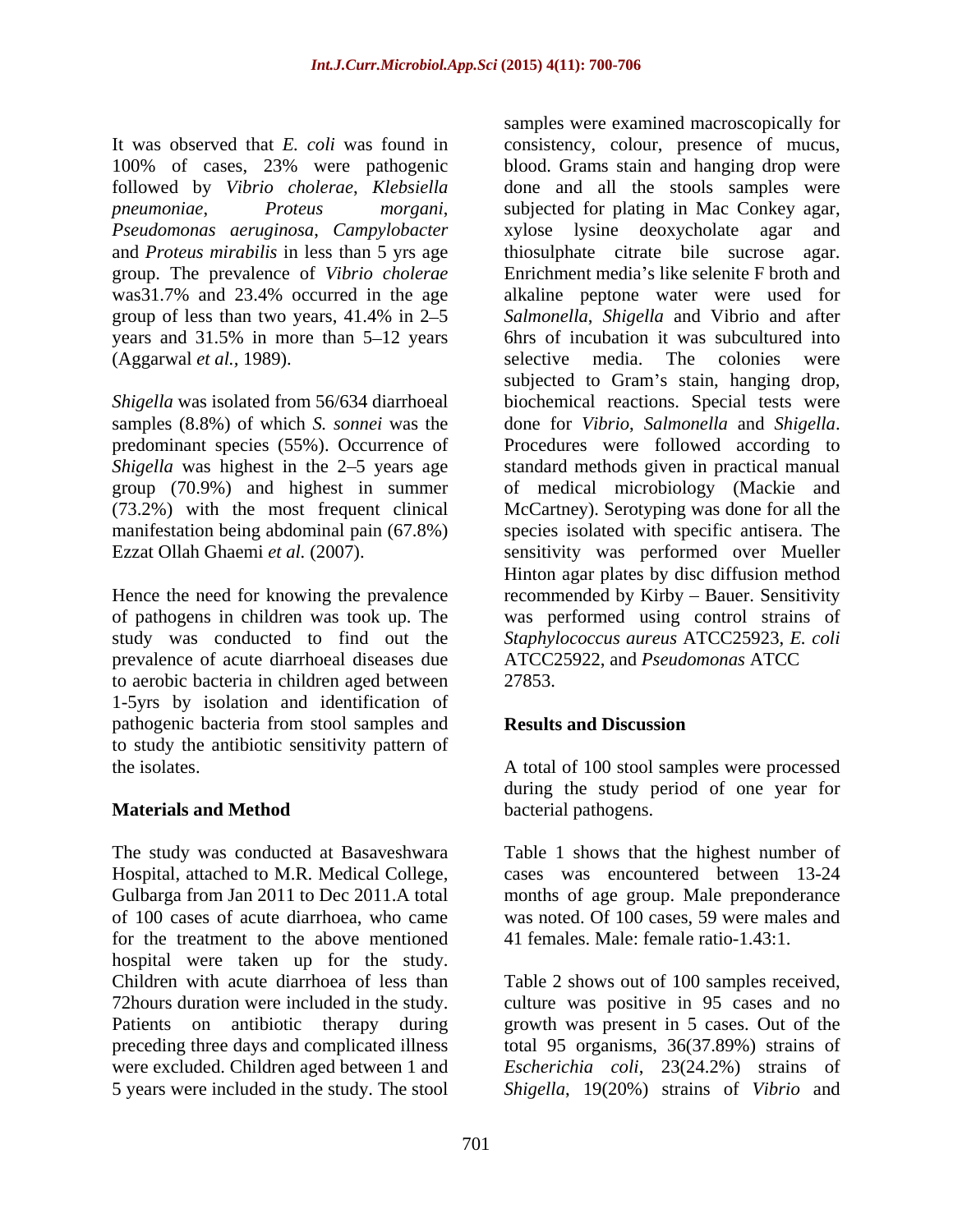other organisms like *Klebsiella*,

Table 3 shows out of the 95 culture positive and Ezzat Ollah Ghaemi et al. (2007). samples, 80 organisms were identified as possible etiological agents. The prevalence The isolation rate of *Vibrio cholerae* in our was 22(23.15%), *Vibrio cholera* was *Enterobacter*, *Proteus* and *Pseudomonas*  were isolated.

Table 4 shows enteropathogens isolated incidence of EPEC in 13–24 months of age 36 months age group and *Vibrio* in 36 60

Table 5 reveals the antibiotic sensitivity pattern of EPEC, *Shigella* and *Vibrio* in the of cases. These organisms may be normal 80 pathogens isolated. It was observed inhabitants of the intestine but it was present EPEC strains are sensitive to ciprofloxacin, as predominant growth hence considered as cefotaxime, gentamicin and tetracycline. Also *Shigella* was sensitive to ciprofloxacin, cefotaxime, gentamicin and nalidixic acid. The isolation rates in other studies vary from Lastly Vibrio strains were sensitive to 10–33% as mentioned by Khanna (1977) cefotaxime, gentamycin, tetracycline, and Naresh Gupta et al. (1985). ciprofloxacin, co-trimoxazole and

pattern of organisms and their antibiotic sensitivity. Hence it is important to study the etiology and their isolation followed by

consistent with the studies shown by norrhoxacin (79%). Mubashir (1988) and Ogbonnaya Ogbup *et al.* (2008) respectively.

*Enterobacter, Proteus, Pseudomonas* were Prevalence of *Shigella* in our study was also isolated. 23.15%.These results are more as compared to reports by Mamatha Ballal *et al.* (1992)

rate of the isolated organisms was 84%. The study was 20%, with highest attack rate of EPEC strains was 32(33.68%), *Shigella* sp's cholera in children above 2 years of age. 19(20%) and others like *Klebsiella*, *cholerae* correlates with that stated by WHO and Ezzat Ollah Ghaemi *et al.* (2007). The isolation rate of *Vibrio cholerae* in our The age-wise distribution of *Vibrio* group. The contract of the contract of the contract of the contract of the contract of the contract of the contract of the contract of the contract of the contract of the contract of the contract of the contract of the con

from 95 culture positive showed highest variations were seen with maximum and the incidence showing lower in higher period. These findings are slightly higher age group, followed by *Shigella* sp's in 25- with reports like Khatua *et al.* (1984), months age group respectively. Shivananda (2002). Other organisms like All strains in our study showed biotype ElTor and serotype Ogawa. Seasonal occurrence of cases in early monsoon Anand *et al.* (1996), Mamatha Ballal and *Pseudomonas aeruginosa*, *Enterobacter, Proteus, Klebsiella* were isolated in 8.06% pathogens.

furazolidine respectively. causation of diarrhoea is controversial. Diarrhoea in children is important in leading isolated either in pure culture or in countries since it is associated with both significant number and in the absence of mortality and morbidity due to the changing other definitive pathogens their presence and Naresh Gupta *et al.* (1985). Pathogenicity of these organisms in However, these suspected pathogens when cannot be ignored.

antibiogram. maximum resistance to ampicillin (91%), In the present series the isolation rate of and maximum sensitivity was observed to enteric bacteria was 84%. These results are cefotaxime (100%), ciprofloxacin (69%) and In the present study, EPEC showed furazolidine (91%) and nalidixic acid (71%) norfloxacin (79%).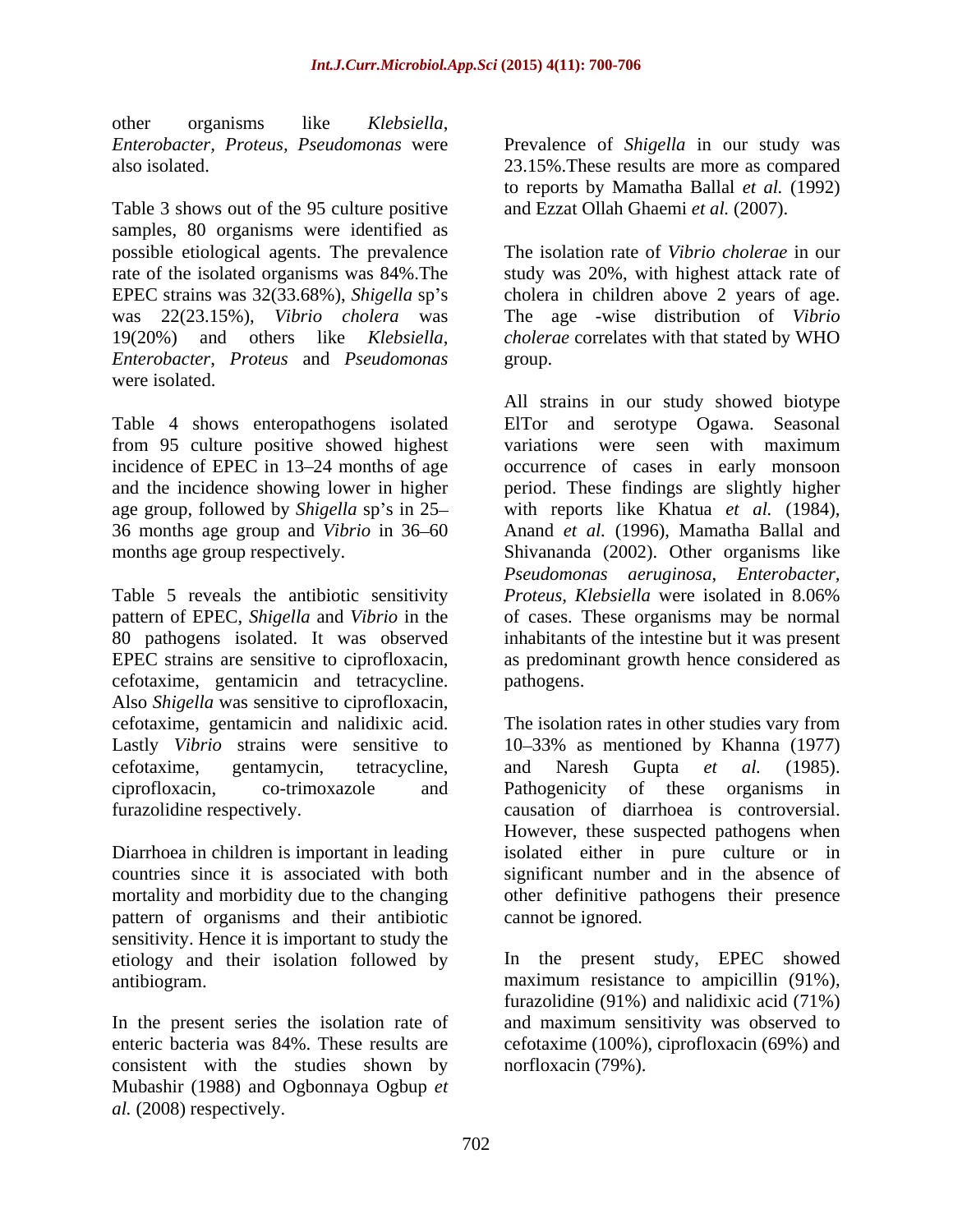| Age in $\qquad \qquad$ |                    | <b>Males</b> | <b>Females</b> |      | <b>Total</b> |       |                               |
|------------------------|--------------------|--------------|----------------|------|--------------|-------|-------------------------------|
| months                 | No.                |              |                |      |              |       | M: F                          |
| $13-24$                | 26                 | 26.0         | 22             | 22.0 |              | 48.0  | 1.18:1                        |
| $25 - 36$              |                    | 17.0         | $\mathbf{1}$   | 11.0 |              | 28.0  | 1.54:1                        |
| 36-60                  | and a state of the | 16.0         |                |      |              |       | $\mathbf{a} \cdot \mathbf{1}$ |
| Total                  |                    | 59.0         |                | 41.0 | 100          | 100.0 | 1.43:1                        |

**Table.1** Age distribution of cases

**Table.2** Showing various organisms isolated in 95 cases

| Organism         | Number of organisms isolated | Percentage (%) |
|------------------|------------------------------|----------------|
| Escherichia coli |                              | 37.89          |
| Shigella         | $\mathcal{L}$                | 24.21          |
| Vibrio           |                              | 20.0           |
| Klebsiella       |                              | 2.10           |
| Enterobacter     |                              | 6.31           |
| Proteus          |                              | 6.31           |
| Pseudomonas      |                              | 3.15           |
| <b>Total</b>     | 95                           | <b>100</b>     |

**Table.3** Pathogens isolated in 95 cases of stool samples

| Pathogen               | No. isolated | Percentage (%) |
|------------------------|--------------|----------------|
| <b>EPEC</b>            | 32           | 33.68          |
| Shigella sp            | 22           | 23.15          |
| Vibrio cholera O1      | 19           | 20.0           |
| Klebsiella pneumoniae  |              | 2.10           |
| Enterobacter aerogenes |              | 2.10           |
| Proteus mirabilis      |              | 2.10           |
| Pseudomonas aeruginosa |              | 1.05           |
| <b>Total</b>           | 80           | 84             |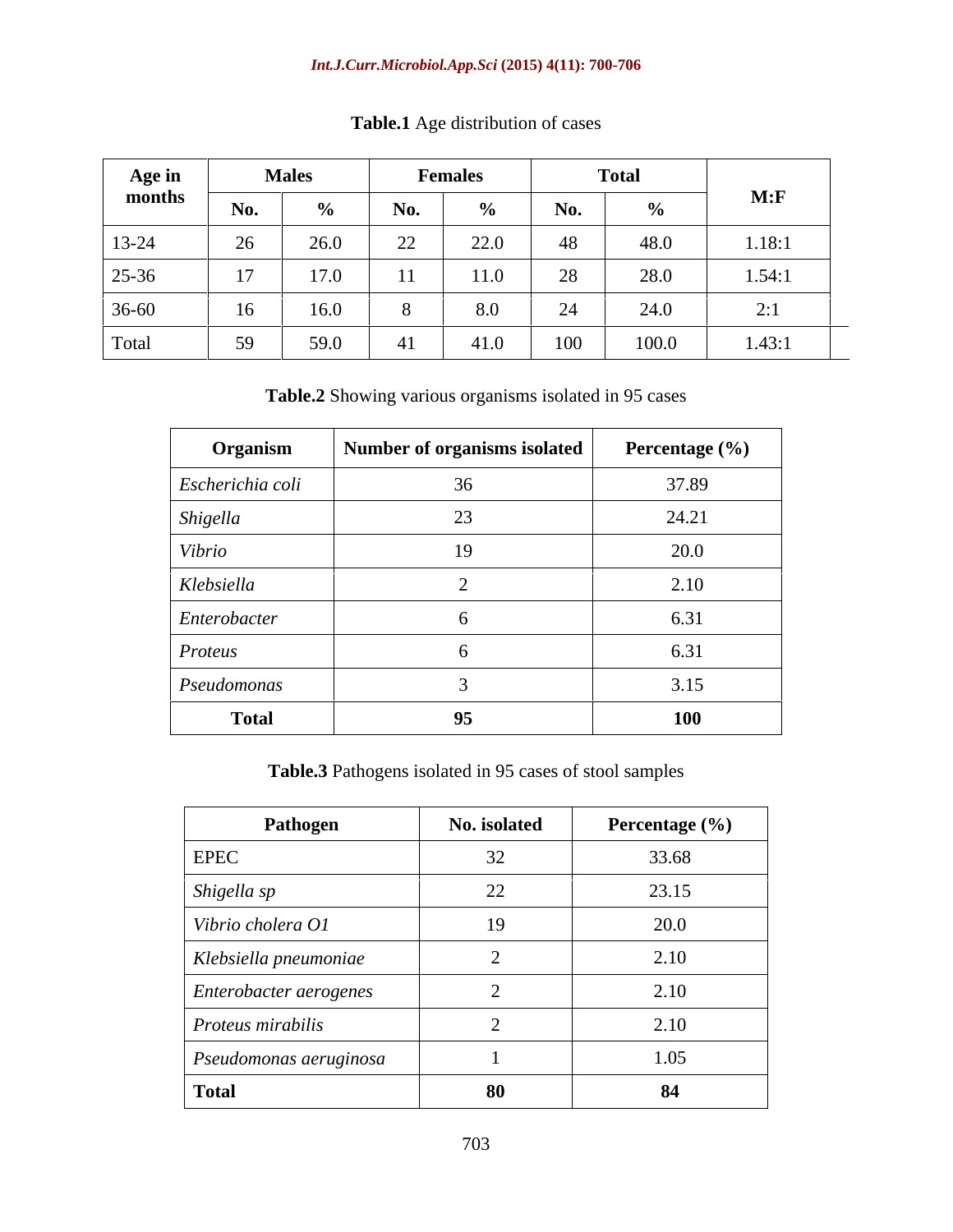### *Int.J.Curr.Microbiol.App.Sci* **(2015) 4(11): 700-706**

| Pathogens              |                                       | Age in months      |     |       |                          | Total                       |
|------------------------|---------------------------------------|--------------------|-----|-------|--------------------------|-----------------------------|
|                        | $13-24$                               | 25-36<br>$37 - 60$ |     |       |                          |                             |
|                        | $N_{\Omega}$                          |                    | No. |       | No.                      |                             |
| <b>EPEC</b>            | $\frac{1}{6}$   27.36   $\frac{1}{2}$ | 5.26<br>,∠∪        |     | 1.05  |                          | 33.68                       |
| <i>Shigella</i> sp     | $+4.21$                               |                    |     | 3.15  | $\overline{\mathcal{L}}$ | 23.15                       |
| Vibrio cholerae O1     |                                       | 8.42               |     | 11.57 | 19                       |                             |
| Klebsiella pneumoniae  |                                       | $\angle 10$        |     |       |                          | 2.10                        |
| Enterobacter aerogenes | 2.10                                  |                    |     |       |                          | $\sim$ $\sim$ $\sim$ $\sim$ |
| Proteus mirabilis      |                                       |                    |     |       |                          | 2.1 <sub>0</sub>            |
| Pseudomonas            | 1.05                                  |                    |     |       |                          | 1.05                        |
| aeruginosa             |                                       |                    |     |       |                          |                             |

### **Table.4** Isolation rate of enteropathogens in different age groups

**Table.5** Table showing susceptibility pattern of isolates

| <b>Antibiotics</b> | EPEC(32)<br>$(No./\%)$ | Shigella(22)<br>$(N_0/9/6)$ | Vibrio(19)<br>$(N_0/9/6)$ |
|--------------------|------------------------|-----------------------------|---------------------------|
| Ampicillin         | 3(9.37)                | 0(0)                        | 11(57.89)                 |
| Chloramphenicol    | 9(28.12)               | 7(21.87)                    | 13(68.42)                 |
| Co-Trimoxazole     | 16(50)                 | 5(15.62)                    | 15(78.94)                 |
| Ciprofloxacin      | 22(68.75)              | 21(95.45)                   | 16(84.21)                 |
| Furazolidine       | 3(9.37)                | 14(63.63)                   | 16(84.21)                 |
| Tetracycline       | 19(59.37)              | 0(0)                        | 14(73.68)                 |
| Gentamycin         | 19(59.37)              | 22(100)                     | 14(73.68)                 |
| Cefotaxime         | 32(100)                | 22(100)                     | 16(84.21)                 |
| Nalidixic acid     | 9(28.12)               | 21(95.45)                   | 0(0)                      |
| Norfloxacin        | 25(78.12)              | 10(45.45)                   | 14(73.68)                 |

Similar susceptibility pattern were observed and norfloxacin (45.45%). Multidrug Similar susceptibility pattern were observed<br>by Lankeshwar Tewari and Surendra (1982) resistant *Shigella* has been reported from<br>and Usha P. Kamlakar (1995) *Shigella* different parts of India (Pal, 1984; Panigrahi<br>strai

by Lankeshwar Tewari and Surendra (1982) resistant *Shigella* has been reported from and Usha P. Kamlakar (1995) *Shigella* different parts of India (Pal, 1984; Panigrahi strains are particularly noted for their *et al.,* 1984). A significantly low resistance multidrug resistance which may result from to Nalidixic acid (4.5%), third generation the selection of resistant mutants because of cephalosporins (0%) and gentamicin (0%) wide spread use of antimicrobials. In the was noted. Continuing monitoring of the present study, *Shigella* species were found susceptibility pattern of *Shigella* species is to be resistant to ampicillin (100%), important to notice the emergence of drug resistance.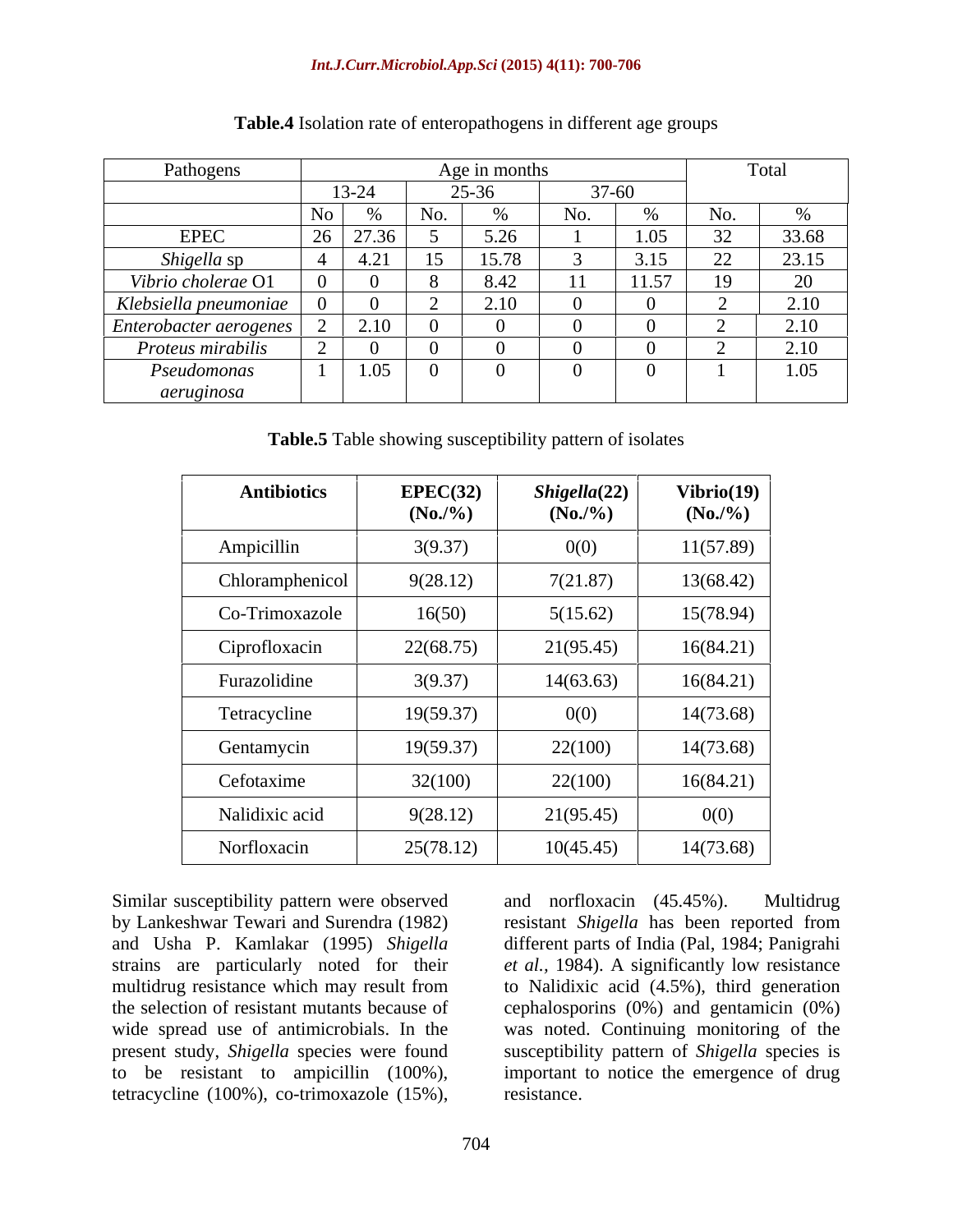In the present series *Vibrio cholerae* showed resistance to nalidixic acid (100%), *Microbiol.*, 43(8): 3636–3641. ampicillin (57%) and sensitive to Colle, G.J. *et al.* 1996. Practical medical cephalosporins (84.21%), tetracycline microbiology, 14<sup>th</sup> edn., Churchill (73.61%) and ciprofloxacin (84.21%). This was comparable with study done by Ezzat Ollah Ghaemi, et al. 2007. Mamatha Ballal and Shivananda (2002). Multidrug resistance with ElTor strains of *Vibrio cholerae* was reported as early as 1977 1978 from Tanzania by Mhalu *et al.*

that our inability to screen for the other Corn. Dis., 17(1): 59–67. potential enteric pathogens particularly (viruses, parasites, anaerobes), the low infantile diarrhoea. *Indian J.* population size of cases and the limited number of antibiotics used in the study were among the limitations of this study. and its association with EPEC. *Indian* 

Hence we conclude that many organisms other that EPEC are also the causative agents of acute diarrhoea in children above 1 yr, possible methods have to be made to pattern among E. coli isolated from isolate them and antibiotics should be used judiciously to control the emergence of resistant strains and limit the acquisition of Mamatha Ballal, Shivananda, P.G. 2002. additional antibiotic resistant genes in the existing strains. infantilediarrhoea in Manipal, South

- Agarwal, P. *et al.* 1989. Cholera gastroenteritis amongst children in
- Anand, V.K. *et al.* 1996. Multi drug
- Ballal, M. *et al.* 1998. *Shigella* and the *Pathol. Microbiol.,* 11(4): 163–166. 231.
- 
- Bente Olesen *et al.* 2005. Etiology of

Denmark: a case-control study. *J. Clin.* 

- Livingstone.
- Ezzat Ollah Ghaemi, *et al.* 2007. Epidemiology of *Shigella* associated diarrhoea in Gorgan, North of Iran. *Saudi J. Gastroenterol.,* 13(3): 129 132.
- (1979).<br>
In the present study, it is important to state  $\begin{array}{c} \text{Inputs} \\ \text{In the present study, it is to state} \end{array}$  (1979).<br>
In the present study, it is important to state toddlers in a semi urban community. J. Gupta, N.K. *et al.* 1985. Bacteriological profile of diarrhoea of infants and toddlers in a semi urban community. *J. Corn. Dis.,* 17(1): 59–67.
	- Joshi, C.K. *et al.* 1980. A study of bacterial infantile diarrhoea. *Indian J. Paediatrics, 47: 307–310.*
	- Khanna, K.K. 1977. Childhood diarrhoea *J. Paediatrics, 44(354): 169-175.*
	- Lankeshwar Tewari, Surendra, 1982. Some observation on the biochemical behavior and antibiotic susceptibility pattern among *E. coli* isolated from infantile diarrhea cases. *Indian J. Microbiol.,* 22(3): 167–172.
- **Reference** Rota virus and enteric pathogens in India. *Indian J. Paediatrics,* 69: 393 396.
	- Delhi. *Indian J. Paediatrics*, 56: 93–96. of fourth cholera epidemic in Tanzania. Mhalu, F.S. *et al.* 1979. Rapid emergence of ElTor *Vibrio cholerae* resistantto antimicrobials during first six months *Lancet,* 1: 345–347.
	- resistance in *Vibrio cholera*. *J. Indian Paediatrics,* 33: 774–777. diarrhoeal diseases hospitalized fluorinated quinolones. *Indian J. Diarrhoeal. Dis. Res.,* 6(3&4): 228 Mubashir, 1988. Etiologic agents of diarrhoeal diseases hospitalized children in Rawalpindi Pakistan. *J.*  231.
- Basic laboratory procedure in clinical Ogbonnaya Ogbu, *et al.* 2008. Aetiology of bacteriology, WHO, Geneva, 1992. acute infantile diarrhoea in the south diarrhoea in young children in microbiological and antibiotic eastern Nigeria: an assessment of microbiological and antibiotic